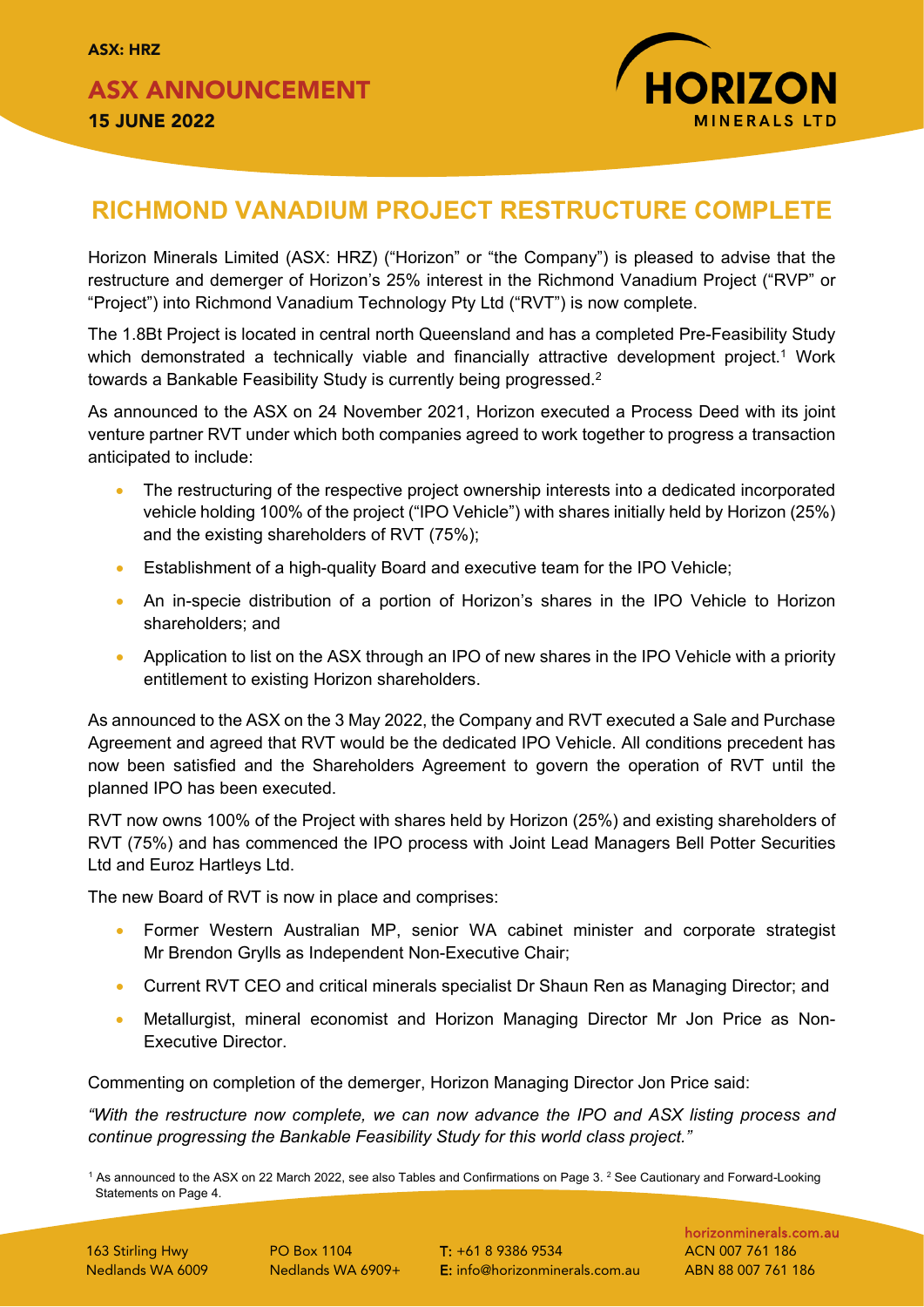#### ASX ANNOUNCEMENT



#### **Next steps<sup>1</sup>**

The Company will provide further updates as appropriate in accordance with its continuous disclosure obligations including the amount of funds to be raised under the proposed IPO, the use of funds and the record date for the in-specie distribution for eligible Horizon shareholders.

An indicative timetable which includes the proposed IPO, in-specie distribution and priority offering is provided below:

| Milestone (indicative timing only and subject to change)                                                | <b>Date</b>      |  |  |
|---------------------------------------------------------------------------------------------------------|------------------|--|--|
| Execution of SPA for restructure                                                                        | Completed        |  |  |
| Completion of SPA, execution of RVT Shareholders Agreement<br>and appointment of new RVT Board          | Completed        |  |  |
| RVT engagement of Joint Lead Managers                                                                   | Completed        |  |  |
| RVT engagement of Legal, Technical and Financial advisers                                               | Completed        |  |  |
| RVT conversion to public company and ASX consultation                                                   | <b>June 2022</b> |  |  |
| Confirm pro-forma capital structure and prepare IPO prospectus                                          | <b>June 2022</b> |  |  |
| Announce details and timing for in-specie distribution and priority<br>offering to Horizon shareholders | <b>July 2022</b> |  |  |
| Lodge IPO prospectus with ASIC and ASX                                                                  | August 2022      |  |  |
| Completion of IPO, allotment and ASX listing                                                            | Sept / Oct 2022  |  |  |

#### **Approved for release by the Board of Directors.**

#### **For further information, please contact:**

Jon Price Michael Vaughan Tel: +61 8 9386 9534 Tel: +61 422 602 720

.

Managing Director **Media Relations – Fivemark Partners** [jon.price@horizonminerals.com.au](mailto:jon.price@horizonminerals.com.au) [michael.vaughan@fivemark.com.au](mailto:michael.vaughan@fivemark.com.au)

<sup>1</sup> See Cautionary and Forward-Looking Statements on Page 4.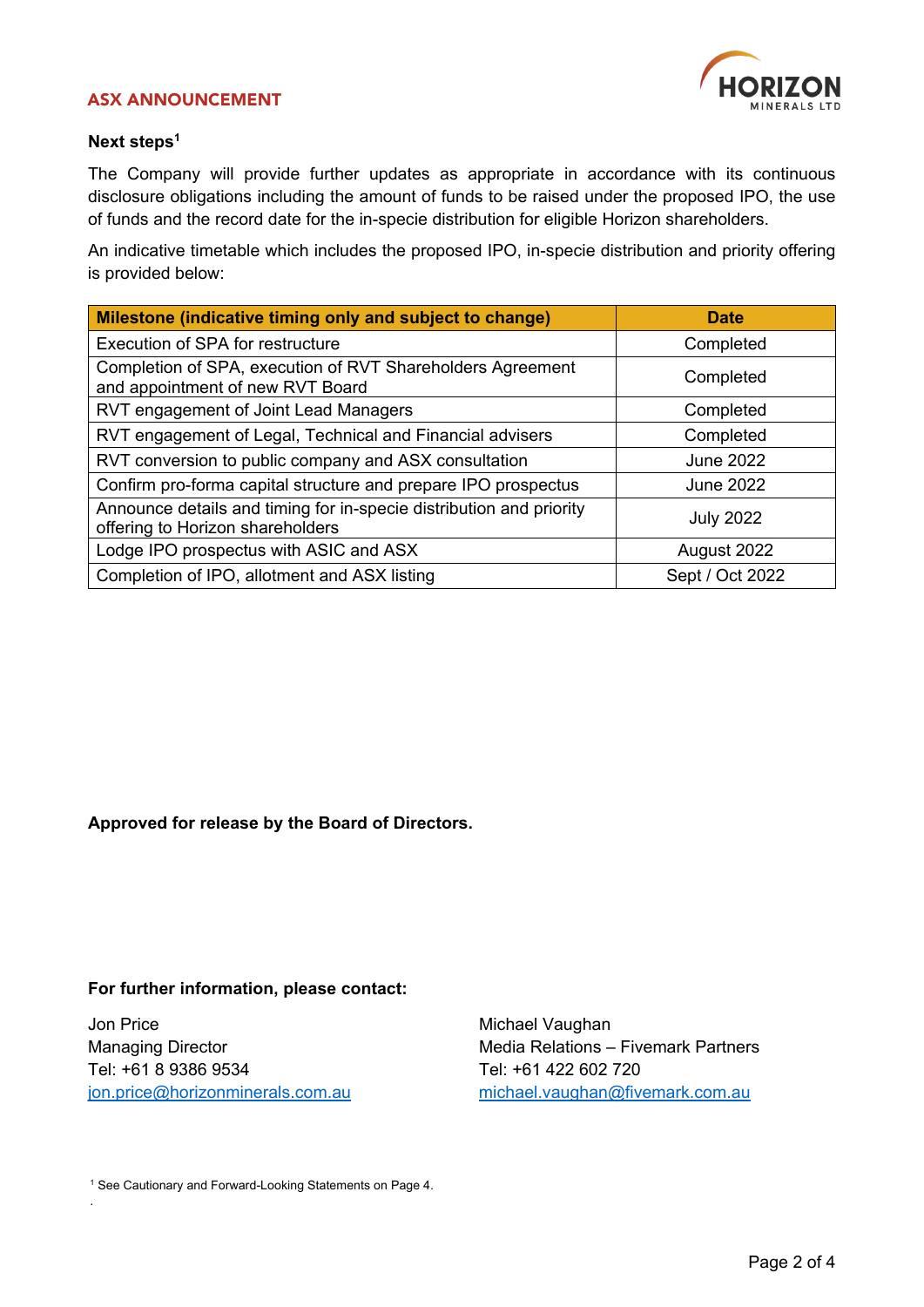# ASX ANNOUNCEMENT



### **About the Richmond Vanadium Project**

The Richmond Vanadium Project is located 500km west of Townsville and 400km east of Mt Isa in northwest Queensland and covers 1,403km<sup>2</sup> of Cretaceous Toolebuc Formation. The project is one of the largest undeveloped vanadium projects in the world with the potential to meet the increased demand from both the specialty steel industry and the growing demand from the gridscale energy storage market.

The joint venture partners have completed infill drilling at the advanced Lilyvale deposit, extensive metallurgical testwork and flow sheet design and released a Pre-Feasibility Study delivering strong economic outcomes, multi-generational mine life through shallow open pit mining and conventional processing.

The joint venture partners have completed the restructure and intend to seek a listing of 100% of the project through RVT with a dedicated Board and management team and complete the BFS in 2023 inclusive of onshore processing to final product. Discussions are well advanced with several potential offtake partners interested in securing supply of this critical new energy metal.

For further information on the Richmond Vanadium Project, we refer you to the ASX announcement "Richmond Vanadium Project and IPO Update" dated 22 March 2022.

| <b>Project</b>            | <b>Cut-off</b><br>grade<br>(%) | <b>Tonnage</b><br>(Mt) | <b>Grade</b> |          |          | <b>Metal content (Mt)</b>     |           |           |
|---------------------------|--------------------------------|------------------------|--------------|----------|----------|-------------------------------|-----------|-----------|
|                           |                                |                        | $V_2O_5$ (%) | Mo (ppm) | Ni (ppm) | V <sub>2</sub> O <sub>5</sub> | <b>Mo</b> | <b>Ni</b> |
| Rothbury (Inferred)       | 0.30                           | 1,202                  | 0.31         | 259      | 151      | 3.75                          | 0.31      | 0.18      |
| Lilyvale (Indicated)      | 0.30                           | 430                    | 0.50         | 240      | 291      | 2.15                          | 0.10      | 0.10      |
| Lilyvale (Inferred)       | 0.30                           | 130                    | 0.41         | 213      | 231      | 0.53                          | 0.03      | 0.03      |
| <b>Manfred (Inferred)</b> | 0.30                           | 76                     | 0.35         | 369      | 249      | 0.26                          | 0.03      | 0.02      |
| <b>TOTAL</b>              |                                | 1,838                  | 0.36         | 256      | 193      | 6.65                          | 0.46      | 0.36      |

#### **Horizon Minerals Limited – Summary of Vanadium / Molybdenum Mineral Resources**

#### **Confirmation**

The information is this report that relates to Horizon's Mineral Resources estimates on the Richmond Julia Creek vanadium project is extracted from and was originally reported in "Richmond – Julia Creek Vanadium Project Resource Update" dated 16 June 2020, which is available at www.asx.com.au. The Company confirms that it is not aware of any new information or data that materially affects the information included in the original market announcements and that all material assumptions and technical parameters underpinning the estimates in those announcements continue to apply and have not materially changed. The Company confirms that the form and context of the Competent Person's findings in relation to those Mineral Resources estimates have not been materially modified from the original market announcements.